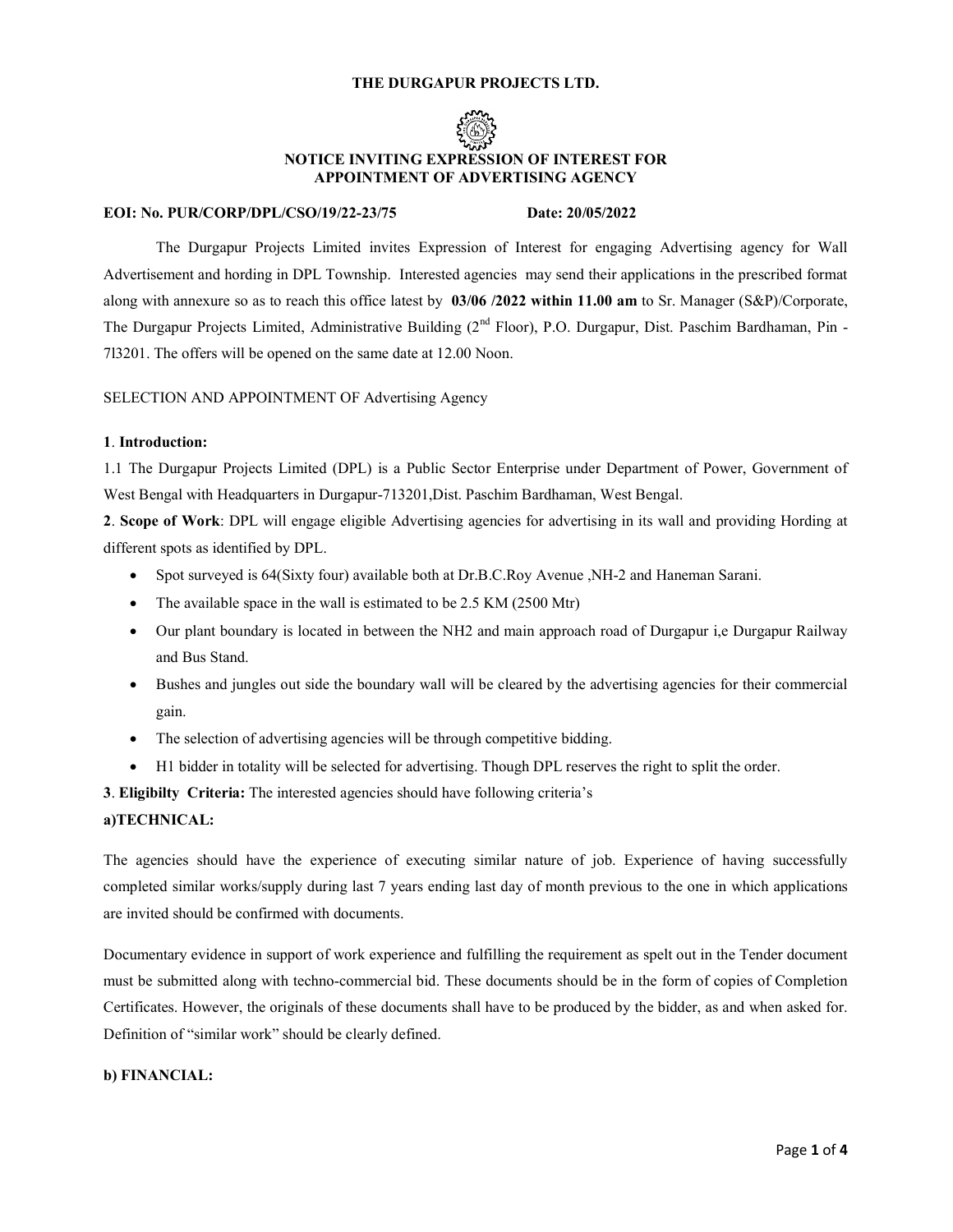a) Average Annual financial turnover during the last 3 years, ending  $31<sup>st</sup>$  March of the previous financial year, should be at least Rs. 40,05,00.00

b) The Net worth of the bidders should be positive for each of the last 3 (three) preceding financial/ accounting years. In case this criteria is felt too restrictive, the 3 (three) year criteria may be relaxed up to 1 (one) year.

i. A certificate issued by a practicing Chartered/Cost Accountant (with membership number and firm registration number), certifying the annual turnover. or

ii. Audited Balance Sheet along with Profit & Loss Account.lf the Bidder submit all such documents and found qualified to meet the requirement of Must Condition, the bidder will be considered eligible for opening of the Price Part.

Furnish following information:

.

- i) PAN (Permanent Accountant Number issued by the Income Tax Dept.)
- ii) Professional Tax Clearance Certificate if applicable
- iii) GST Registration Certificate, if applicable.
- iv) Valid Labour License, if applicable.
- v) Provident Fund Registration Certificate, if applicable.
- vi) Updated ESI Registration Certificate, if applicable. .

viii) Latest Banker's solvency Certificate (not older than 5 months from the date of tender notice) from any Nationalized / Schedule Bank.

ix) Any other document, if required (to be specified in the tender documents)

# x) EMD-the agency will deposit EMD of Rs. 27,000.00 in the form of DD/BG.

The EMD should be submitted along with the tender in the form of Demand Draft or Certified Cheque payable at Durgapur or by Irrevocable Bank Guarantee in a prescribed format only and drawn in favour of M/s The Durgapur Projects Limited, Durgapur and no other form of payment will be accepted.

Tenders received without the prescribed earnest money deposit shall be rejected and the bidder should be considered as disqualified for subsequent parts of the tender.

Original EMD will be refunded to the successful bidder/bidders (for multiple successful bidders) after placement of order on the parties subject to receipt of Security Deposit by the successful bidders which shall be released after completion of the job.

Earnest money given by unsuccessful bidder will be refunded after award of the contract.

| 2. Party will submit their rate in brice Part in the below members able format. |                       |  |             |            |                      |  |  |                                       |  |  |
|---------------------------------------------------------------------------------|-----------------------|--|-------------|------------|----------------------|--|--|---------------------------------------|--|--|
|                                                                                 | Type of Advertisement |  | Measurement |            |                      |  |  | Unit Rate to be Total Basic Rate(Rs.) |  |  |
|                                                                                 |                       |  |             |            |                      |  |  | quoted by the bidder Rate/annum       |  |  |
|                                                                                 |                       |  |             |            | (Basic Value) in Rs. |  |  |                                       |  |  |
|                                                                                 |                       |  |             | Rate/annum |                      |  |  |                                       |  |  |
|                                                                                 |                       |  |             |            |                      |  |  |                                       |  |  |

2.Party will submit their rate in price Part in the below mentioned table format.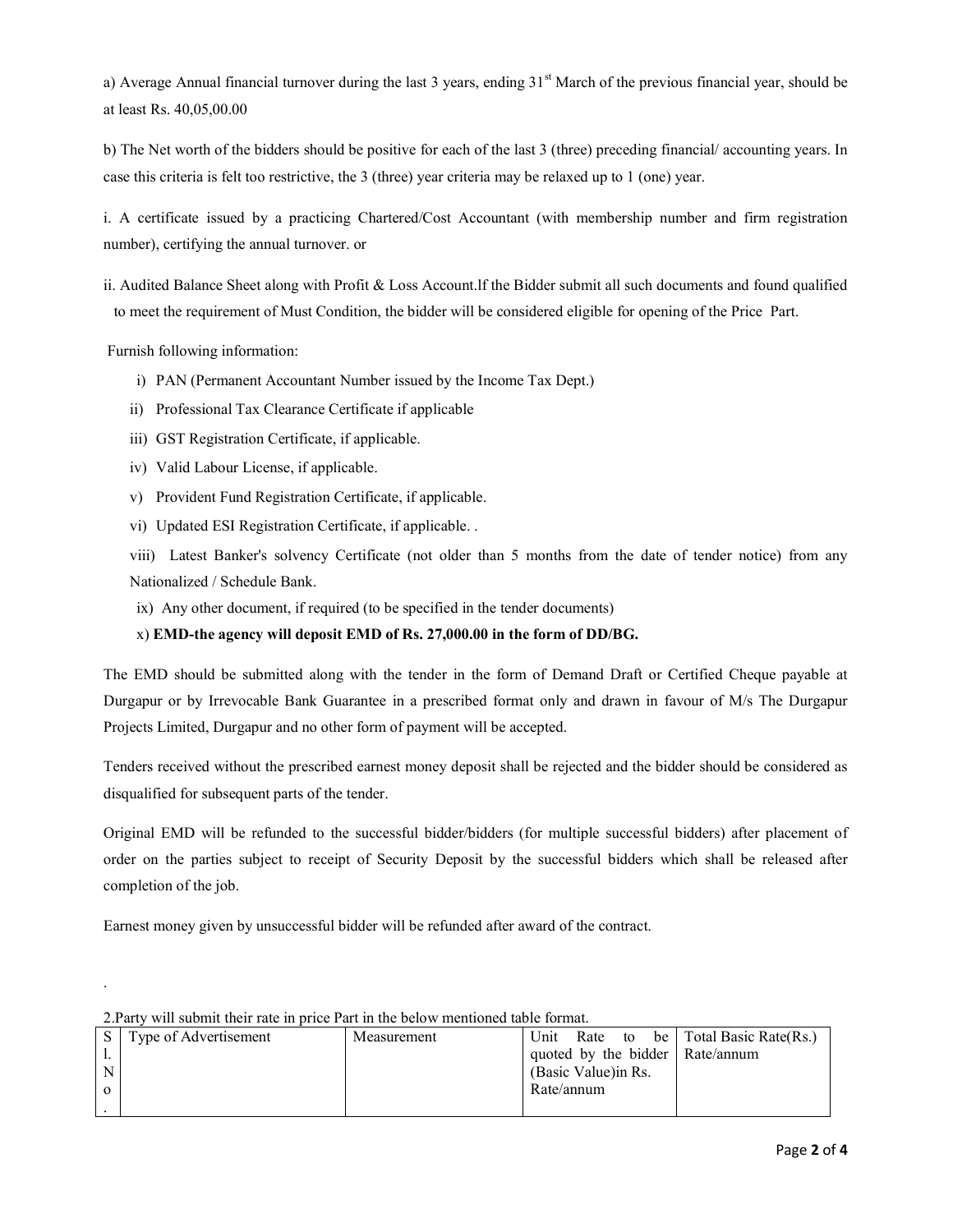| HOARDINGS-64(Unipoles) | $L - 12M$<br>$W-08$ M=96 Sq. Meter<br>per Hoardings |  |
|------------------------|-----------------------------------------------------|--|
| Wall Advertisement     | 2.5 KM $(2500 \text{ Mtr})$                         |  |

DPL reserves the right to select H1 bidder in totality or to split the order among the agencies. Though negotiation for rate may be done for matching individual H1 rate.

4. Payment terms- advertising agencies will deposit the money on yearly basis. The money will be deposited within 30 days from the placement of order.

GST and TCS will be paid extra, as applicable

# 5. TERMS AND CONDITIONS:

# a) Liquidated Damage/Failure and Termination Clause

Payment to be deposited by the advertising agencies within 30 days after placement of order, with GST and TCS as applicable.

If the bidder fails to deposit the price within the stipulated time as per Payment Schedule (excluding due to Force

Majeure Event) a late fee penalty @0.5% of the advertising 0.5% of the value of advertising in delay for each week of

delay and part thereof subject to a maximum of 5% of the total value of the order".

## b) Cancellation of Order

DPL reserves the right to cancel the agreement in part or in full by giving two weeks' notice thereof, if:

- i) The agency fails to comply with any of the terms of the order
- ii) The agency becomes bankrupt and goes in to liquidation
- iii) The agency r makes a general assignment for the benefit of the Creditors and

Any receiver is appointed for the property owned by the agency.

## c) Security Deposit

a) The agency will deposit a security deposit  $\omega$  3% of the advertising value. EMD and security deposit will be refunded after successful completion of the job. No interest will be paid for security deposit or EMD.

Original EMD is ideally refunded to the successful bidder/bidders (for multiple successful bidders) after placement of order on the parties subject to receipt of Security Deposit by the successful bidders which shall be released after expiry of the Guarantee period.

e) If EMD is submitted in the form of Bank Guarantee, fresh Bank Guarantee is to be submitted towards SD in the prescribed format to be attached with order, without extending the period for BG in respect of EMD. However, if the BG for EMD is to be treated as SD with extension of period, the text of the BG / EMD should be suitably worded so that the BG for SD becomes effective after awarding of contract.

f) BG format for security deposit and Performance Guarantee is to be prepared and vetted by the Legal Cell of DPL for overall use in the Company.

- A. Controlling Officer: GM (HR&A) or his authorized representative
- B. Force Majeure: